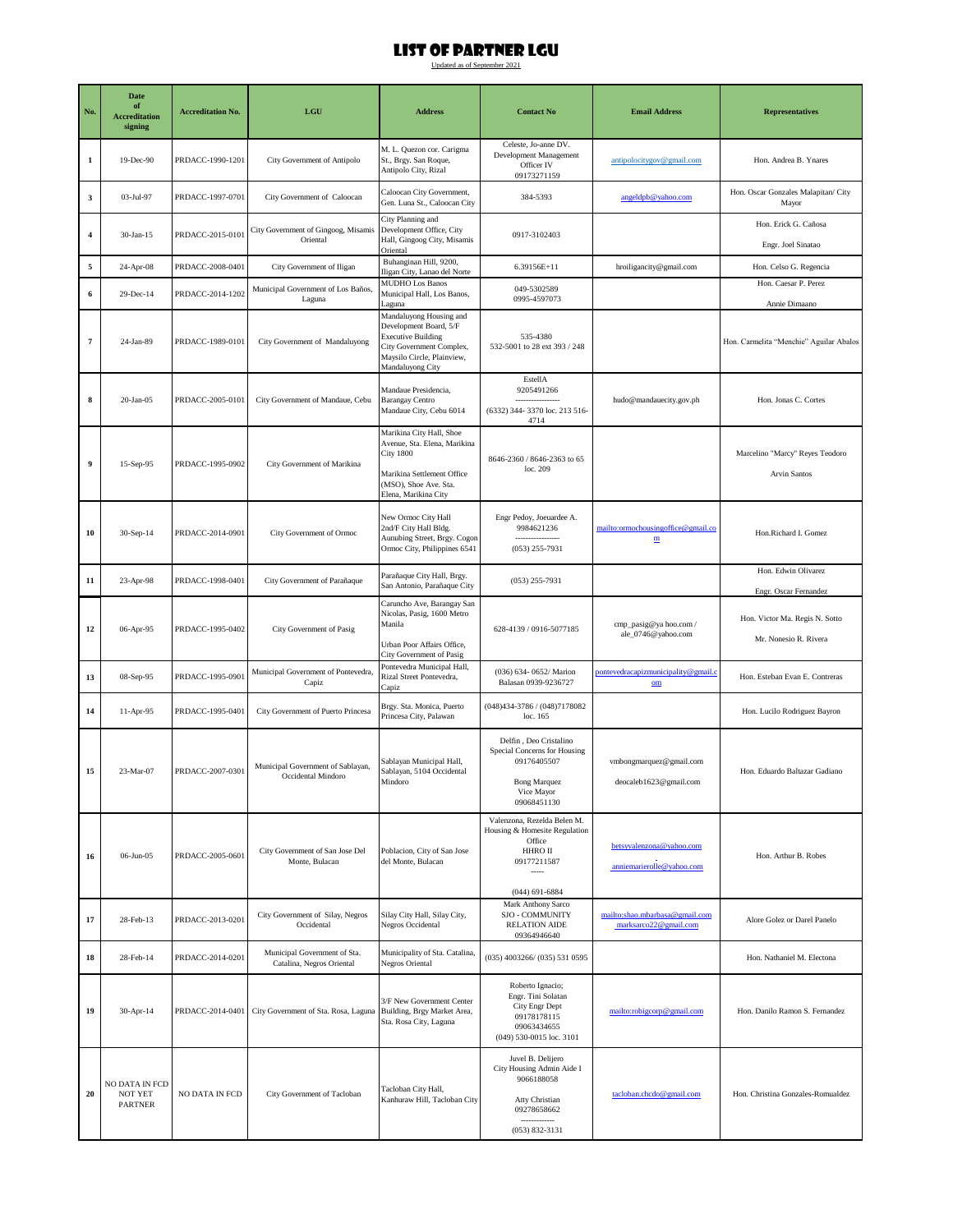| No. | Date<br>of<br><b>Accreditation</b><br>signing | <b>Accreditation No.</b> | $_{\rm LGU}$                                         | <b>Address</b>                                                                                     | <b>Contact No</b>                                                                                                                               | <b>Email Address</b>                                       | <b>Representatives</b>                                                       |
|-----|-----------------------------------------------|--------------------------|------------------------------------------------------|----------------------------------------------------------------------------------------------------|-------------------------------------------------------------------------------------------------------------------------------------------------|------------------------------------------------------------|------------------------------------------------------------------------------|
| 21  | 29-Nov-11                                     | PRDACC-2011-1101         | City Government of Talisay City                      | Talisay City Local Housing<br>Office, Talisay City Hall,<br>Talisay City, Cebu                     | Marissa Bering<br>Housing Unit<br>9166275889<br>0917-3201625                                                                                    | marissa bering@yahoo.com                                   | Lagrimas C. Abarquez                                                         |
| 22  | 23-Oct-92                                     | PRDACC-1992-1001         | City Government of Zamboanga                         | City of Zamboanga, Rizal St.,<br>Zamboanga City                                                    | ITEM, ROMUALDA G.<br>Housing & Homesite Regulation<br>Officer 1<br>09171506645<br>992-2576/0929-9715064                                         | romualdaitem65@gmail.com                                   | Hon. Ma. Isabel Garcia Climaco                                               |
| 23  | 24-Feb-93                                     | PRDPAR-1993-0201         | City Government of Cabanatuan                        | City Government Bldg.,<br>Phase 2, Kapitan Pepe Subd.,<br>Cabanatuan City, Nueva Ecija             | Pangilinan, Heide D.<br>Department Head/Concurrent<br>Officer<br><b>UPAO</b><br>+639171564230<br>$(044)$ 940-0058<br>09209207263<br>09053477073 | hdp.valuer@gmail.com                                       | Hon. Myca Elizabeth V. Vergara<br>Engr. Heide Pangilinan                     |
| 24  | 17-Nov-03                                     | PRDACC-2003-1101         | Provincial Government of Rizal                       | Housing & Resettlemnt<br>Division, Ynares Center<br>Complex, San Roque,<br>Antipolo City           | 633-7319 / 635-5435                                                                                                                             |                                                            | Alicia G. Mendiola                                                           |
| 25  |                                               |                          | City Government of Cotabato City                     | People's Palace, Brgy. Rosary<br>Heights 10, Cotabato City                                         | Hon. Atty. Frances Cynthia<br>Guiani F. Sayadi<br>09533615009                                                                                   | jojoscortez71@gmail.com                                    | Atty. Frances Cynthia Guiani F. Sayadi<br><b>MAYOR</b>                       |
| 26  | 23-Nov-17                                     | PRDACC-2017-1101         | Municipal Governement of Baler                       | 2nd Floor, Executive<br>Building, Municipal Plaza,<br>Baler, Aurora                                | 09206249127<br>09283495029                                                                                                                      |                                                            | Nelianto C. Bihasa                                                           |
| 27  | 23-Nov-17                                     | PRDACC-2017-1103         | Brgy. Asin Road, City of Baguio City                 | Brgy. Km. 4 Asin Road<br>Barangay Hall, Brgy. Asin<br>Road, Baguio City                            | Vic Lara<br>09213134968                                                                                                                         | asinroadbarangay@gmail.com                                 | Hon. Peter P. Dumapi                                                         |
| 28  | 23-Nov-17                                     | PRDACC-2017-1104         | Brgy. Ilang, Davao City                              | <b>Accredited LCMP Partner</b><br>with request to convert into<br>Regular CMP-Mobilizer            |                                                                                                                                                 |                                                            |                                                                              |
| 29  | 01-Dec-17                                     | PRDACC-2017-1105         | Municipal Government of San Mateo,<br>Isabela        | Rizal St., Brgy. IV, San<br>Mateo, Isabella                                                        | Dann estavillo<br>Chief of Housing<br>Danilo Estavillo<br>Mayors Office<br>Special Asst<br>09754475940                                          | sanmateoisabela32@gmail.com<br>dann.estavillo103@gmail.com | Hon. Crispina R. Agcaoili                                                    |
| 30  | 01-Dec-17                                     | PRDACC-2017-1106         | Municipal Government of Cordon,<br>Isabela           | Cordon Municipal Hall<br>Cordon, Isabela                                                           | Florenz M. Zuniega<br>Mayors Ofice<br>Secretary<br>'09171484799                                                                                 | lgucordon@gmail.com                                        | Hon. Lynn M. Zuniega                                                         |
| 31  | 23-May-17                                     | PRDACC-2017-0501         | Brgy. Calumpang, Tayabas Quezon                      | Brgy. Calumpang, Tayabas<br>City, Quezon                                                           | Mr. Manolo Labitigan<br>Housing Unit Office<br>09182118482                                                                                      | cusdotayabascity@yahoo.com                                 | Rosa Maria Francia Quindoza                                                  |
| 32  |                                               | PRDPAR-2017-1201         | City Government of San Carlos,<br>Negros Occidental  | Office of the City Mayor, San<br>Carlos City, Negros<br>Occidental                                 |                                                                                                                                                 | webmaster_scc@yahoo.com<br>spsancarlos.no@gmail.com        | Hon. Gerardo P. Valmayor Jr.                                                 |
| 33  | 14-Feb-18                                     | PRDPAR-2018-0001         | City Government of Dapitan,<br>Zamboanga del Norte   | 2/F, City Hall, Rizal Ave.,<br>Dipolog City, Zamboanga del<br>Norte                                | $(065)$ 213-6344                                                                                                                                |                                                            | Mayor:<br>Hon. Rosalina G. Jalosjos                                          |
| 34  | 12-Apr-18                                     | PRDPAR-2018-0002         | City Government of Baguio                            | City Hall Loop, Baguio City                                                                        | (6374) 300 6500                                                                                                                                 |                                                            | Mayor:<br>Hon. Benjamin B. Magalong                                          |
| 35  | 15-May-18                                     | PRDPAR-2018-0003         | Provincial Government of Davao<br>Oriental           | Provincial Capitol,<br>Brgy.Mankilam, Tagum City                                                   | (087) 811-5030/811-5110                                                                                                                         |                                                            | Mayor:<br>Hon. Nelson Dayanghirang                                           |
| 36  | $14$ -Jun- $18$                               | PRDPAR-2018-0004         | Municipal Government of San Antonio<br>Quezon        | San Antonio Municipal Hall,<br>Batangas-Quezon Road, San<br>Antonio                                | $(042) 545 - 4091$<br>Sec Ian<br>Sanggunian Secretary<br>09217711260                                                                            |                                                            | Mayor:<br>Erick M. Wagan                                                     |
| 37  | $11-Jun-18$                                   | PRDPAR-2018-0005         | Municipal Government of Siocon,<br>Zamboanga         | Municipality of Siocon                                                                             | 0917-7962072                                                                                                                                    |                                                            | Mayor:<br>Julius Lobrigas,                                                   |
| 38  | $11-Sep-18$                                   | PRDPAR-2018-0012         | Brgy. Sagana, Santiago, Isabela                      | Sagana Barangay Hall<br>Abaya Rd, Santiago, Isabela                                                | 0927-2273919                                                                                                                                    |                                                            | Mayor:<br>Abelardo M. dela Cruz                                              |
| 39  | $18$ -Jan- $18$                               | PRDPAR-2017-0005         | Municipal Government of Baliwag,<br>Bulacan          | Office of the Mayor, Baliwag,<br>Bulacan                                                           | Edilberto T. San Gabriel<br>Head of Local Settlements &<br>Sheltering Unit<br>0925-4663981                                                      | eddiesangabriel@yahoo.com                                  | Mayor:<br>Hon. Ferdinand V. Estrella<br>Edilberto T. San Gabriel, Head, UPAO |
| 40  | $02-Mar-18$                                   | PRDPAR-2018-0301         | Municipal Government og T'boli,<br>South Cotabato    | Municipal Hall, T'boli Rd,<br>T'Boli, South Cotabato                                               |                                                                                                                                                 |                                                            | Mayor:<br>Hon. Dibu S. Tuan                                                  |
| 41  | 09-Jun-93<br>$7-Jul-18$                       | PRDACC-1993-0601         | City Government of Naga, Camarines<br>Sur            | UPAO, J. Miranda Ave, City<br>Hall, Naga City                                                      | 0920-901-8196                                                                                                                                   |                                                            | Hon. Nelson S. Legacion<br>Rowena Balisnomo                                  |
| 42  | $17-Jul-18$                                   | PRDPAR-2018-0601         | Municipal Government of Mercedes,<br>Camarines Norte | Floridablanca Municipal Hall<br>San Jose St, Floridablanca,<br>Pampanga                            | $(054)$ 441-5801                                                                                                                                |                                                            | Hon. Alexander L. Pajarillo                                                  |
| 43  | 09-Jul-18                                     | PRDPAR-2018-0701         | City Government of Cagayan de Oro                    | 2nd Floor, Executive<br>Building, City Hall, Cagayan<br>de Oro City                                | 0917-627-3583<br>0915-270-4738                                                                                                                  | chudd.udp@gmail.<br>com<br>chudd.cdeo@gmai<br>1.com        | Hon. Oscar Moreno                                                            |
| 44  | 02-Aug-18                                     | PRDPAR-2018-0801         | City Government of Oroquieta,<br>Misamis Oriental    | Oroquieta City Town Hall,<br>Pob. 2 Independence St,<br>Oroquieta City, 7207<br>Misamis Occidental |                                                                                                                                                 |                                                            | Hon. Lemuel Meyrick M. Acosta                                                |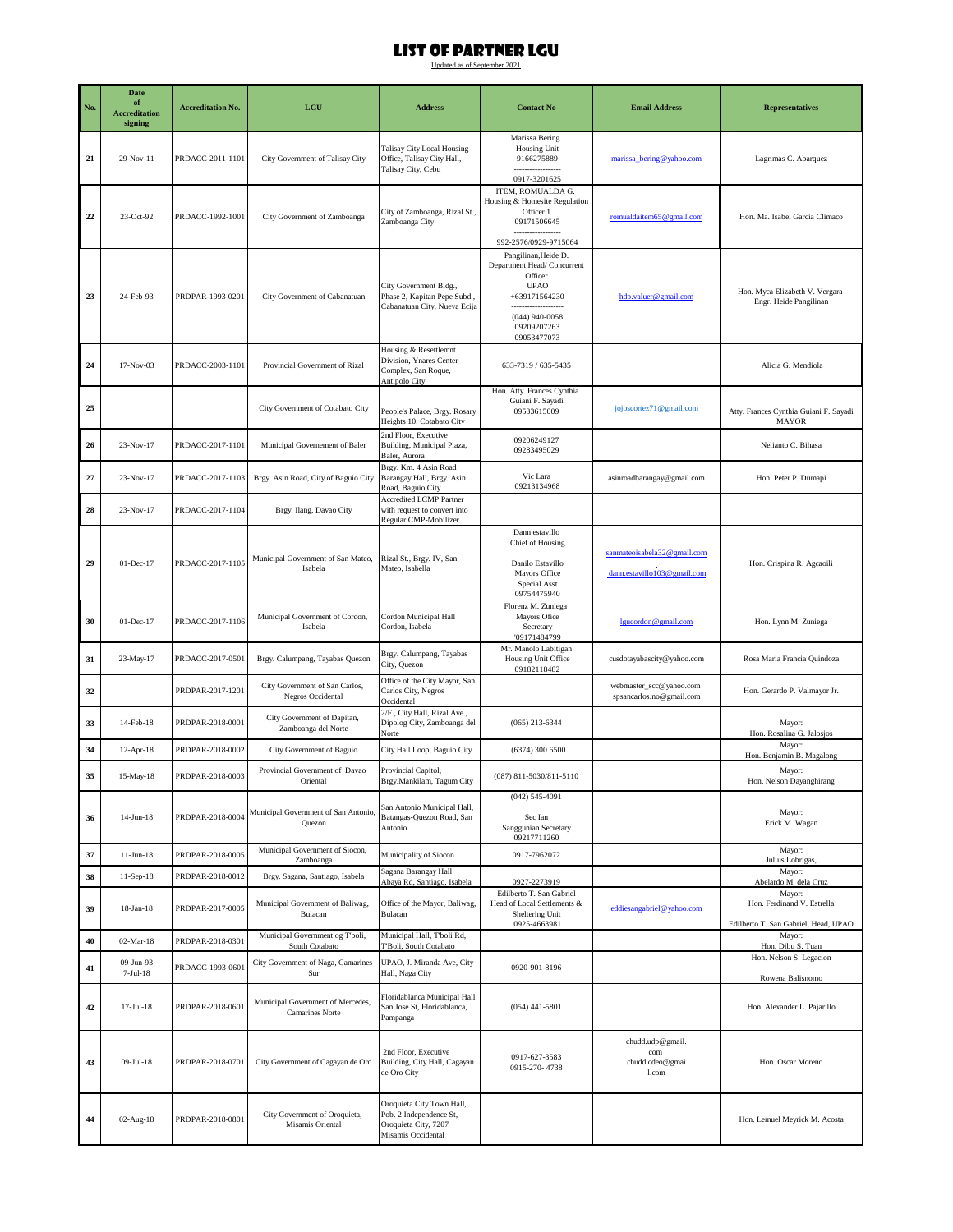| No. | Date<br>of                             | <b>Accreditation No.</b> | LGU                                                          | <b>Address</b>                                                                                                                   | <b>Contact No</b>                                                                                                                                 | <b>Email Address</b>                                     | <b>Representatives</b>                                                                            |
|-----|----------------------------------------|--------------------------|--------------------------------------------------------------|----------------------------------------------------------------------------------------------------------------------------------|---------------------------------------------------------------------------------------------------------------------------------------------------|----------------------------------------------------------|---------------------------------------------------------------------------------------------------|
|     | <b>Accreditation</b><br>signing        |                          |                                                              |                                                                                                                                  |                                                                                                                                                   |                                                          |                                                                                                   |
| 45  | 11-Sep-18                              | PRDPAR-2018-0901         | City Government of Santiago Isabela                          | Santiago City Hall, Santiago<br>Tuguegarao Rd, Santiago,<br>3311                                                                 | Remedios Cardenas<br>SP Office of Benzi Chai<br>Admin Aide<br>09364642178                                                                         | remedioscardenas_@yahoo.com                              | Hon. Joseph S. Tan                                                                                |
| 46  | 13-Sep-18                              | PRDPAR-2018-0902         | City Government of Bacoor, Cavite                            | Bacoor Government Center,<br>Bacoor Blvd. Brgy. Bayanan,<br>City of Bacoor, Cavite                                               | Nacianceno, Annie V.<br>Housing Homesite Regulation<br>Officer V<br>09567590455<br>0917-6228628 / 0977-7481012                                    | titani 2009@yahoo.com                                    | Hon. Jesusa Victoria "Lani" H. Revilla<br>Hon. Lani Mercado-Revilla<br>Berns Carasco / Ligaya Cas |
| 47  | $15-Oct-18$                            | PRDPAR-2018-1001         | Municipal Government of Alfonso<br>Castandeda, Nueva Vizcaya | Alfonso Castañeda Municipal<br>Hall Pantabangan - Canili -<br>Basal - Baler Road, Alfonso<br>Castañeda, Nueva Vizcaya            | Haydee Huerta<br>Local Civil Regristrat Office<br>09496707331                                                                                     | haydz112614@gmail.com                                    | Hon . Jerry P. Pasigian                                                                           |
| 48  | $19-Oct-18$                            | PRDPAR-2018-1002         | City Government of Tarlac, Tarlac                            | City Hall Building, City<br>Government of Tarlac, Rizal<br>St., Poblacion, Tarlac City                                           | Jane DR. Perez<br><b>City Architects Office</b><br>Proj Devt Asst<br>09165243396<br>$(045)$ 982-6005                                              | janedelarosaperez@gmail.com                              | Hon. Maria Cristina C. Angeles                                                                    |
| 49  | $22$ -Oct-18                           | PRDPAR-2018-1003         | LGU - Tagum City, Davao del Norte                            | New City Hall Building, J.V.<br>Ayala Avenue, Apokon,<br>Tagum City, Davao del Norte                                             |                                                                                                                                                   |                                                          | Hon. Allan L. Rellon                                                                              |
| 50  | $12-Nov-18$                            | PRDPAR-2018-1101         | City Government of Lucena                                    | Lucena City Government<br>Complex, Mayao Kanluran,<br>Lucena City, Quezon                                                        | 0906-5173750 / 0908-9848165<br>Ms. Miled<br><b>UPAO</b><br>09171381449                                                                            | upad_0549@yahoo.com                                      | Hon. Roderick A. Alcala<br>Atty. Kits Lagman<br>Lerma Fajarda                                     |
| 51  | $15-Nov-18$                            | PRDPAR-2018-1102         | Provincial Government of Davao del<br>Norte                  | Provincial Capitol Complex,<br>Mankilam, Tagum City                                                                              |                                                                                                                                                   |                                                          | Hon. Antonio Rafael G. Del Rosario                                                                |
| 52  | $17-Jan-19$                            | PRDPAR-2019-0101         | City Government of General Santos                            | City Hall Drive, City<br>Government of General<br>Santos                                                                         | Joel Cimafranca<br>City Housing Admin Aide II<br>0906-766-9996<br>+63 83 552-6791 to 93<br>0906-7669996                                           | cmo.staff@gensantos.gov.ph<br>joelcimafranca35@gmail.com | Hon. Ronnel C. Rivera<br>Joel Cimafranca                                                          |
| 53  | 18-Jan-19                              | PRDPAR-2019-0102         | City Government of Kidapawan                                 | Kidapawan City Hall, De<br>Mazenod Avenue, Barangay<br>Poblacion, Kidapawan City,<br>Cotabato                                    | Rodel R. Oniola<br>0910-960-1545<br>Proj Evaluation Officer III<br>0933-5142913                                                                   | infokidapawancity@gmail.com<br>rodel_oniola@yahoo.com    | Hon. Joseph A. Evangelista<br>Divina M. Fuentes                                                   |
| 54  | 24-Mar-19                              | PRDPAR-2019-0301         | Municipal Government of Barobo                               | Barobo Municipal Hall,<br>Barobo, Surigao del Sur                                                                                | 9108394789                                                                                                                                        |                                                          | Hon. Joey S. Pama                                                                                 |
| 55  | 27-Mar-19                              | PRDPAR-2019-0302         | Municipal Government of Alegria,<br>Surigao del Norte        | Alegria Municipal Hall,<br>Alegria, Surigao del Norte                                                                            | Ranay Roslyn B.<br>MPDC CLERK I<br>09096397337<br>Ranay Roslyn B.<br>MPDC I<br>09096397337                                                        | manuelagb1934@gmail.com                                  | Hon. Dominador "Rene" G. Esma, Jr.                                                                |
| 56  | 27-Mar-19                              | PRDPAR-2019-0303         | Municipal Government of Tago,<br>Surigao del Sur             | Tago Municipal Hall,<br>Barobo, Surigao del Sur                                                                                  |                                                                                                                                                   |                                                          | Hon. Rogelio M. Pimentel                                                                          |
| 57  | 17-Jun-19                              | PRDPAR-2019-0601         | City Government of San Jose, Nueva<br>Ecija                  | San Jose City Hall 115<br>Cardenas St, San Jose City,<br>3121 Nueva Ecija                                                        | (044) 511 0197                                                                                                                                    | piosanjosecity@yahoo.com                                 | Hon. Mario O. Salvador                                                                            |
| 58  | $12-Jul-19$                            | PRDPAR-2019-0701         | City Government of Samal, Davao Del<br>Norte                 | City Hall Complex D.<br>Taganiog St., Peñaplata,<br>Samal District Island Garden<br>City of Samal 8119<br>Philinnines            | Madell B. Sayo<br>OIC MPDC/MENRO<br>09985548251<br>0917-135-6613: 0947-577-8457                                                                   | mail@samalcity.gov.ph                                    | Hon. Al David T. Uy                                                                               |
| 59  | 03-Oct-19                              | PRDPAR-2019-1001         | Municipal Government of Pilar,<br>Sorsogon                   | Pilar Municipal Hall,<br>National Road, Pilar,<br>Sorsogon 4714                                                                  | ENGR. Ruel Ortiz<br>Office of the Municipal Planning<br>& Dev't Coordinator<br>9615517367<br>0948-679-7382                                        | pilarsor.mayor@gmail.com                                 | Hon. Carolyn C Sy-Reyes                                                                           |
| 60  | 04-Oct-19                              | PRDPAR-2019-1002         | City Government of Legaspi City,<br>Albay                    | 2nd Floor Legazpi City Hall,<br>Rizal Street, Legazpi City<br>(052) 820 1400                                                     | <b>Eleonor Ferreras</b><br>9052826028<br>-----------<br>(052) 820 1400                                                                            | ferreraseleonor@yahoo.com                                | Hon. Noel E. Rosal                                                                                |
| 61  | 02-Feb-1990<br>14-Oct-19               | PRDPAR-1990-0201         | Quezon City Government                                       | Quezon City Hall, Diliman,<br>Quezon City                                                                                        | Devera, Rhyan, Manlutac<br>Hounsing and Homesite<br><b>Regulation Officer II</b><br>09184270828<br>927-8827988-4242loc.8642<br>Ging - 09174606396 | ging0762@gmail.com                                       | Hon. Maria Josefina Tanya Go Belmonte<br>Alimurung<br>Mr. Ramon T. Asprer                         |
| 62  | 1 unnotarized copy<br>forwarded to PRD |                          | City Government of Davao                                     | City Government of Davao<br>City Information Office<br>Room 18, City Hall Bldg.<br>San Pedro St., Davao City<br>8000 Philippines | Tel No.: (082) 241-1000<br>Email Address:<br>cio@davaocity.gov.ph                                                                                 | cio@davaocity.gov.ph                                     | Hon. Sara Duterte-Carpio                                                                          |
| 63  | 18-Oct-19                              | PRDPAR-2019-1001         | Municipal Government of Balo-I,<br>Lanao del Norte           | Amai Pakpak Avenue, Lanao<br>del Norte, Baloi, 9217                                                                              | 9269149069                                                                                                                                        | zhade714@gmail.com                                       | Hon. Hanifa P. Ali                                                                                |
| 64  | 29-Oct-19                              | PRDPAR-2019-1002         | Provincial Government of Davao del<br>Sur                    | Davao del Sur Provincial<br>Capitol, Digos City, Davao<br>del Sur                                                                | FRANCO, FIDEL BRINGUER<br>Relocation Site Coordinator<br>09283748842                                                                              | fidelbringerfranco@gmail.com                             | Hon. Douglas RA Cagas                                                                             |
| 65  | 18-Nov-19                              | PRDPAR-2019-1101         | City Government of Angono Rizal                              | Angono Municipal Hall,<br>Angono, Rizal                                                                                          | 63286510062                                                                                                                                       |                                                          | Hon. Gerry Calderon                                                                               |
| 66  | 04-Nov-19                              | PRDPAR-2019-1102         | City Government of Trece<br>Martirez, Cavite                 | Trece Martires City Hall,<br>Governor's Dr, Trece<br>Martires, Cavite                                                            | AYOS, ISABELITA P.<br>EA III / City Housing Officer<br>09083508383                                                                                | housingoffice.trece@gmail.com                            | Hon. Gemma Lubigan                                                                                |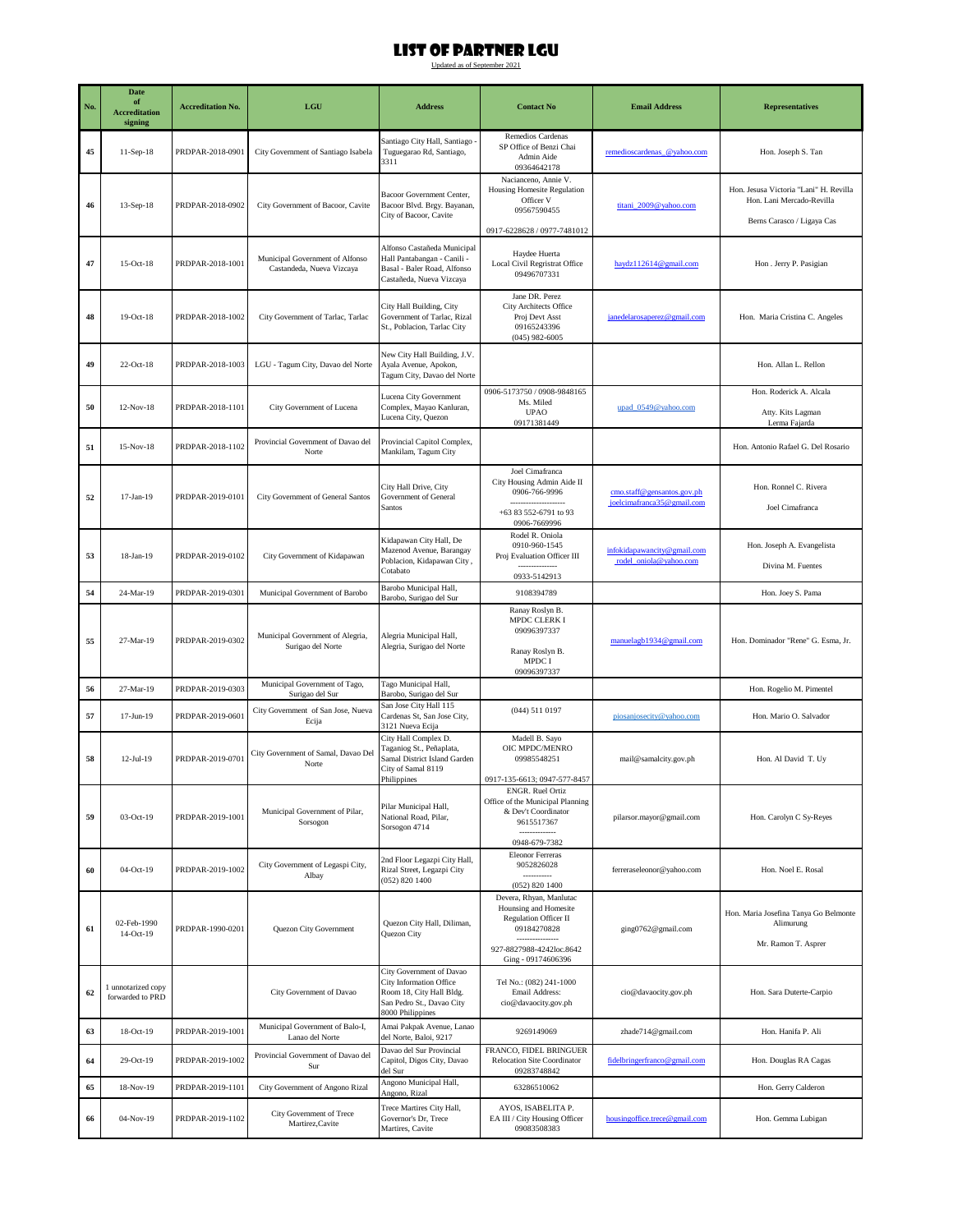| No. | <b>Date</b><br>of<br><b>Accreditation</b><br>signing                  | <b>Accreditation No.</b> | $_{\rm LGU}$                                            | <b>Address</b>                                                                                                                             | <b>Contact No</b>                                                                                                                  | <b>Email Address</b>                                      | <b>Representatives</b>                    |
|-----|-----------------------------------------------------------------------|--------------------------|---------------------------------------------------------|--------------------------------------------------------------------------------------------------------------------------------------------|------------------------------------------------------------------------------------------------------------------------------------|-----------------------------------------------------------|-------------------------------------------|
| 67  | 28-Nov-19                                                             | PRDPAR-2019-1103         | City Government of Butuan, Agusan<br>del Norte          | Butuan City Hall, Jose<br>Rosales Ave, Butuan City,<br>8600 Agusan Del Norte                                                               | 63852254316                                                                                                                        |                                                           | Hon. Ronnie Vicente Lagnada               |
| 68  | $02$ -Dec-19                                                          | PRDPAR-2019-1201         | Provincial Governement of Misamis<br>Oriental           | Misamis Oriental Provincial<br>Capitol, Misamis Oriental<br>Provincial Capitol, Don<br>Apolinar Velez Street,<br>Cagayan de Oro City, 9000 |                                                                                                                                    |                                                           | Hon. Yevgeny Vincente "Bambi" B.<br>Emano |
| 69  | 16-Jul-07<br>12-Dec-19                                                | PRDPAR-2007-0701         | Provincial Government of Laguna                         | Provincial Urban Housing<br>Development Office, 2/F San<br>Luis Bldg., Provincial<br>Capitol Ground, Sta. Cruz,<br>Laguna                  | Benjie Malabanan<br>09989642060<br>Tel # (049) 808-11-21/808-04-<br>23<br>yna0621mr61@gmail.com                                    | pudho@laguna.gov.ph                                       | Mr. Vivencio Malabanan                    |
| 70  | 02-Dec-19                                                             | PRDPAR-2019-1202         | Municipal Government of Villanueva,<br>Misamis Oriental | Villanueva Municipal Hall,<br>6969 Butuan - Cagayan de<br>Oro - Iligan Rd, Villanueva,<br>Misamis Oriental                                 |                                                                                                                                    |                                                           | Hon. Jennie Rosalie T. Uy                 |
| 71  | 02-Dec-19                                                             | PRDPAR-2019-1203         | Municipal Government of Talisayan,<br>Misamis Oriental  | Talisayan Municipal Hall,<br>Talisayan, Misamis Oriental                                                                                   |                                                                                                                                    |                                                           | HON. ROMMEL C. MASLOG                     |
| 72  | $10-Jan-20$                                                           | PRDPAR-2020-0101         | City Government of Pagadian,<br>Zamboanga del Sur       | Pagadian City Hall, Pagadian<br>City, Zamboanga del Sur                                                                                    | Saldua, Evelyn B.<br>Asst City Economic Enterprises<br>Officer - Head,. City housing<br>division<br>09171265166<br><br>63622143992 | lyn.saldua@ymail.com                                      | Hon. Samuel S. Co                         |
| 73  | <b>NO COPY OF</b><br>MOU<br>Was not<br>coordinated with<br><b>PRD</b> | PRDPAR-2020-0105         | Municipal Government of Samal,<br>Bataan                | Samal Municipal Hall,<br>National Road, Samal, Bataan                                                                                      | $+63(47)6331014$<br>$+63(47)6331228$<br>+63 (47) 633 1721                                                                          |                                                           | Hon. Aida DG. Macalinao                   |
| 74  | $23-Ian-20$                                                           | PRDPAR-2020-0102         | Municipal Government of Guagua,<br>Pampanga             | 2nd Floor Municipal Bldg.,<br>Plaza Burgos, Guagua,<br>Pampanga C-2003                                                                     | (045) 900-0865/900-2572                                                                                                            | krypton878 ph@yahoo.com                                   | Hon. Dante D. Torres                      |
| 75  | $23-Jan-20$                                                           | PRDPAR-2020-0103         | Municipal Government of<br>Floridablanca, Pampanga      | Floridablanca Municipal Hall<br>San Jose St, Floridablanca,<br>Pampanga                                                                    | Sulficio D. Mallorca Jr.<br>$SWO-1$<br>09296061856<br>459701374                                                                    | lgufloridablanca@gmail.com<br>mswdfloridablanca@gmail.com | Hon. Darwin R. Manalansan                 |
| 76  | $23-Jan-20$                                                           | PRDPAR-2020-0104         | Municipal Government of Magalang,<br>Pampanga           | Magalang Municipal Hall,<br>Magalang-Angeles Rd,<br>Magalang, 2011                                                                         | Geraldine N. Caliwag<br>Admin Aide 1<br><b>UPAO</b><br>091690400289<br>$(045)$ 343 4350                                            | ritchiefiel1985@gmail.com<br>nheyghe1025@gmail.com        | Hon. Romulo F. Pecson                     |
| 77  | 11-Feb-20                                                             | PRDPAR-2020-0201         | City Government of San Fernando,<br>Pampanga            | City Hall of San Fernando,<br>Consunji St, San Fernando,<br>Pampanga                                                                       | Jesus G. Nuqui<br>HHRO II<br><b>Local Housing Settlement</b><br>Division<br>63459614678                                            | jessenuqui1016@gmail.com                                  | Hon. Edwin D. Santiago                    |
| 78  | $10-Mar-20$                                                           | PRDPAR-2020-0301         | City Government of Mabalacat,<br>Pampanga               | Mabalacat City Hall Delfin<br>Drive, Mabalacat, 2010<br>Pampanga                                                                           | Dizon Katrina Lemuel S.<br>Office of the City Planning &<br>Development Coodinator<br>Admin aide<br>09669478434                    | ca.mabalacatcity@yahoo.com<br>dznktrn1124@gmail.com       | Hon. Crisostomo C. Garbo                  |
| 79  | 06-Mar-20                                                             | PRDPAR-2020-0302         | City Government of Digos, Davao del<br>Sur              | Digos City Hall, Digos City,<br>Davao del Sur                                                                                              | 9461916865                                                                                                                         |                                                           | Hon. Josef F. Cagas                       |
| 80  | 09-Mar-20                                                             | PRDPAR-2020-0303         | Municipal Government of Asuncion,<br>Davao del Norte    | Asuncion Municipal Hall,<br>suncion, Davao del Norte                                                                                       | Girlie H. Quezon<br>Focal Person on Tourism and<br>Housing<br>09556697496<br>63843730219                                           | ghq1965@yahoo.com                                         | Hon. Eufracio P. Dayaday Jr               |
| 81  | 18-Jun-20                                                             | PRDPAR-2020-0601         | Municipal Government of Taysan,<br>Batangas             | MPDC Office 3rd Floor<br>Municipal Hall Poblacion<br>West, Taysan, Batangas                                                                | 09171563221 - Engr. Bong<br>Breiz Jr.<br>Lisa Orcio<br>Office Suppor Staff<br>(Office of the Mayor)<br>09175247540                 | taysan_mayorsoffice@yahoo.com                             | Hon. Grande Gutierrez                     |
| 82  | $21-Jul-20$                                                           | PRDPAR-2020-0701         | Municipal Government of Daet,<br><b>Camarines Norte</b> | Daet Municipal Hall, AH26,<br>Daet, 4600 Camarines Norte                                                                                   |                                                                                                                                    |                                                           | Hon. Benito Ochoa                         |
| 83  | 08-Jul-20                                                             | PRDPAR-2020-0702         | Municipal Government of Jones,<br>Isabela               | Jones Municipal Hall,<br>Santiago - San Agustin Rd,<br>Jones, Isabela                                                                      | Renato Felipe Jr.<br>Mayors Office<br>Municipal mAdmin<br>09052241190                                                              | renjr455@yahoo.com                                        | Hon. Leticia T. Sebastian                 |
| 84  | 20-Jul-20                                                             | PRDPAR-2020-0703         | City Government of Valencia,<br>Bukidnon                | Valencia City Hall, Valencia<br>City, Bukidnon                                                                                             | Rios, Roque Jr. H.<br>Executive Assistant 1<br>09561352026v                                                                        | roqueriosjr214@gmail.com                                  | Hon. Azucena P. Huervas                   |
| 85  | 27-Oct-06<br>$27 - Jul - 20$                                          | PRDPAR-2006-1001         | City Government of Cauayan, Isabela                     | Cauayan City Hall, #107<br>Rizal Avenue, District III,<br>Cauayan City, 3305 Isabela                                                       | Florencio S. Gannaban, Jr.<br>Proj Planning Office<br>09050456227                                                                  | enchonggannaban15@gmail.com                               | Hon. Bernard Faustino M. Dy/ City Mayor   |
| 86  | 29-Jul-20                                                             | PRDPAR-2020-0704         | City Government of El Salvador,<br>Misamis Oriental     | El Salvador City Hall, El<br>Salvador City, 9017 Misamis<br>Oriental                                                                       | 63885551836                                                                                                                        |                                                           | Hon. Edgar S. Lignes                      |
| 87  | 23-Nov-17<br>29-Jul-20                                                | PRDPAR-2017-1102         | City Government of Biñan, Laguna                        | City Government of Biñan,<br>San Pablo St., Biñan, Laguna                                                                                  | Con. Alexis Desuasido<br>9999908516<br>--------------<br>0929-3044777/ (049)513-5060                                               | alexisdesuasido@yahoo.com<br>ronroscain@yahoo.com         | Atty. Walfredo R. Dimaguila Jr.           |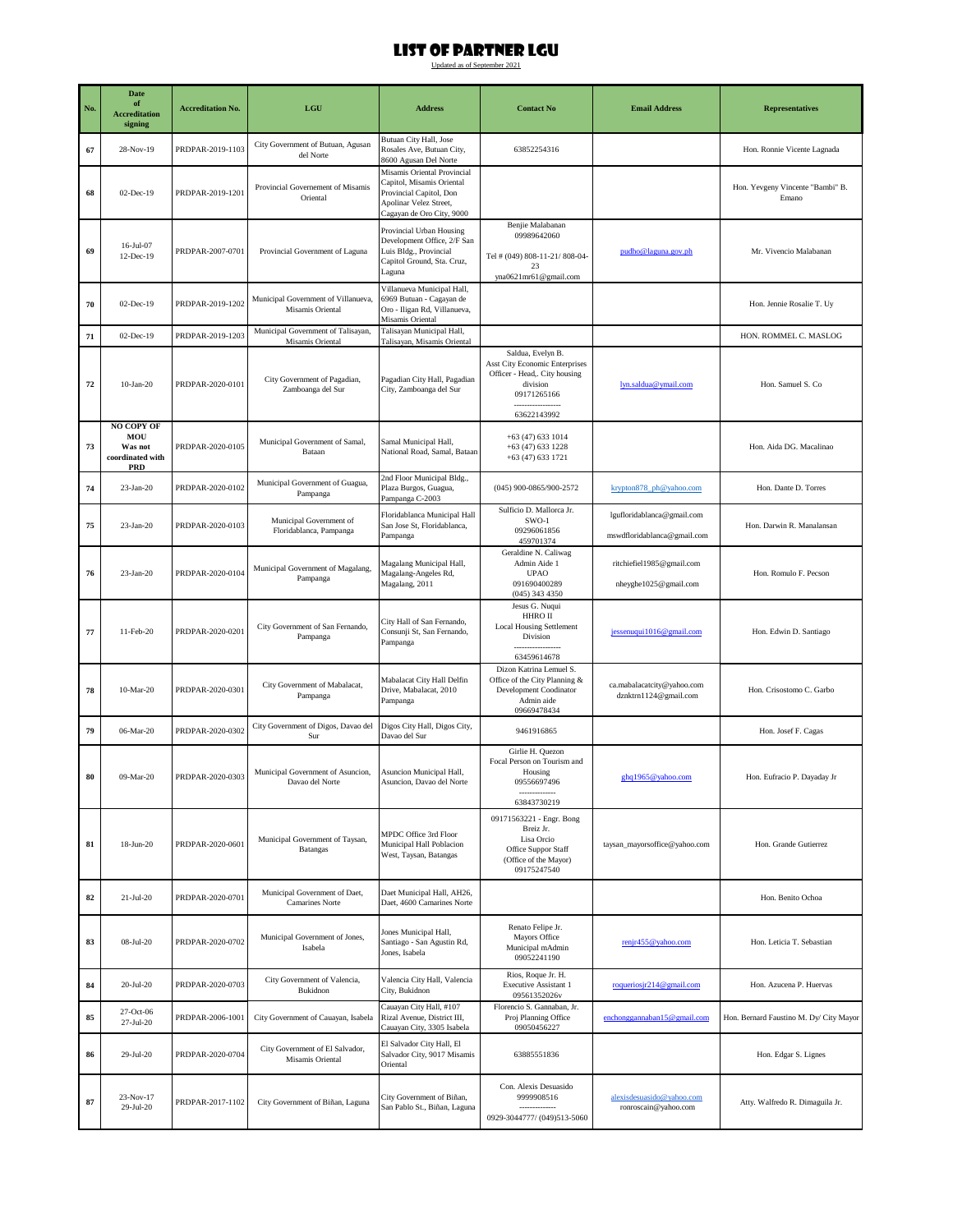|     | Date<br>of                      |                          |                                                      |                                                                                                                    |                                                                                                                                                |                                                      |                                        |
|-----|---------------------------------|--------------------------|------------------------------------------------------|--------------------------------------------------------------------------------------------------------------------|------------------------------------------------------------------------------------------------------------------------------------------------|------------------------------------------------------|----------------------------------------|
| No. | <b>Accreditation</b><br>signing | <b>Accreditation No.</b> | LGU                                                  | <b>Address</b>                                                                                                     | <b>Contact No</b>                                                                                                                              | <b>Email Address</b>                                 | <b>Representatives</b>                 |
|     |                                 |                          |                                                      |                                                                                                                    | SIr ROnel Delreyo<br>09988564730                                                                                                               |                                                      |                                        |
| 88  | 10-Aug-20                       | PRDPAR-2020-0801         | Provincial Government of Batangas                    | <b>Batangas Provincial Capitol</b>                                                                                 | Luna, Jon Vincent Nico M.<br>Housing and Homesite<br>Regulation Officer 1<br>09776246180                                                       | vincent.luna113@gmail.com                            | Hon. Hermilando Ingco Mandanas         |
| 89  | 11-Aug-20                       | PRDPAR-2020-0802         | Municipal Government of Arteche,<br>Eastern Samar    | Arteche Municipal Hall,<br>Bayan ng Arteche, Silangang<br>Samar                                                    |                                                                                                                                                |                                                      | Hon. Roland Boie M. Evardone           |
| 90  | 26-Aug-20                       | PRDPAR-2020-0803         | Municipal Government of Echague,<br>Isabela          | Municipal Center Building,<br>San Fabian, Echague,<br>Isabela., Echague-Poblacion<br>Rd, Echague, Isabela          | Dr. Matthew Alindada<br>Mayors office<br>Municipal Admin<br>09177243210                                                                        | matt.alindada@gmail.com                              | Hon. Francis Faustino Dy               |
| 91  | 09-Sep-20                       | PRDPAR-2020-0901         | City Government of Tacurong, Sultan<br>Kudarat       | Bahay Pamahalaan ng<br>Tacurong, Pan-Philippine<br>Hwy, Tacurong City, Sultan<br>Kudarat                           | Gene P. Lamery<br>0906-693-3514<br>Housing and Homesite<br>Regulation officer II<br>$(6364)$ 200 6682 / $(6364)$ 477<br>0138 / (6364) 562 0175 | nhaygenelamery@gmail.com                             | Hon. Angelo O. Montilla                |
| 92  | 25-Sep-20                       | PRDPAR-2020-0902         | Municipal Government of General<br>Mariano Alvarez   | General Mariano Alvarez<br>Municipal Hall,<br>Congressional Road, 4117,<br>General Mariano Alvarez,<br>4117 Cavite | $(046)$ 972 1226                                                                                                                               |                                                      | Hon. Walter D. Echevarria Jr.          |
| 93  | 30-Sep-20                       | PRDPAR-2020-0903         | Municipal Govenrment of Lambayong,<br>Sultan Kudarat | Office of the Mayor, 2F Town<br>Hall, National Highway,<br>Lambayong, Sultan Kudarat                               | Liza Jane B. Nitor<br>PESO MANAGER/Focal<br>Person for Housing<br>0927-586-7346/0939-920-4618<br>(064) 543 5551 Mobile:<br>09150934456         | lgu_lambayong@yahoo.com                              | Hon. Ferdinand G. Agduma               |
| 94  | $16-Oct-20$                     | PRDPAR-2020-1001         | Municipal Government of Sto. Tomas,<br>Pampanga      | San Vicente, Sto. Tomas<br>Pampanga,                                                                               | Rodelio Garcia<br>09175617722                                                                                                                  | garciarodel1028@gmail.com                            | Hon. Gloria P. Ronquillo               |
| 95  | $19-Oct-20$                     | PRDPAR-2020-1002         | Municipal Government of Carmona,<br>Cavite           | Carmona, Municipal Hall, M.<br>Loyola Street, Brgy 4,<br>Poblacion, Carmona, Cavite                                | Loyola, Hannah Bernadine, T.<br>Admin Aide<br>Municipal Urban Development<br>and Housing Office<br>09179038379                                 | housing office.carmona@gmail.com                     | Atty. Roy M. Loyola                    |
| 96  | 20-Oct-20                       | PRDPAR-2020-1003         | Municipal Governement of Mariveles,<br>Bataan        | Poblacion, Mariveles, Bataan                                                                                       | Lourdes Belestrino<br>09260229345<br>Domingo, Altharguja P.<br>Secretary Local Housing Board<br>09219194039                                    | mariveleslhb@gmail.com                               | Atty. Jocelyn P. Castaneda             |
| 97  | 26-Oct-20                       | PRDPAR-2020-1004         | Municipal Government of Guiguinto,<br>Bulacan        | Poblacion, Guiguinto,<br>Bulacan                                                                                   | Gonzales, Vilma D. L.<br>HRMO III/ Head of HARO<br>Housing and Resettlement Office<br>09266536376                                              | vian2gonzales03@gmail.com;                           | Hon. Ambrosio C. Cruz, Jr.             |
| 98  | $16-Nov-20$                     | PRDPAR-2020-1101         | Municipal Government of Reina<br>Mercedes, Isabela   | Municipal Bldg., Reina<br>Mercedes, Isabela,<br>Philippines, 6195                                                  | Apple Abrogena<br>Mayors Office<br>Secretary<br>09357618206                                                                                    | appleabrogena@gmail.com                              | Hon. Maria Lourdes P. Respicio-Saguban |
| 99  | 23-Nov-20                       | PRDPAR-2020-1102         | Municipal Government of Tubigon,<br>Bohol            | Poblacion, Municipal Hall,<br>Tubigon, Bohol                                                                       | Rey Envidiado<br>9380578905<br>Mayors Office                                                                                                   | rey.envidiado28@gmail.com                            | Hon. WILLIAM RICHARD JAO               |
| 100 | 23-Nov-20                       | PRDPAR-2020-1103         | Municipal Government of Tabaco,<br>Albay             | Tabaco City Hall Bldg., San<br>Juan (Pobl.) Tabaco City,<br>4511, Albay                                            | Arch.Randy Bruce<br>9225400099                                                                                                                 | urpaotabacocity@gmail.com<br>arch.burce007@gmail.com | Hon. Cielo Krisel Lagman-Luistro       |
| 101 | 25-Nov-20                       | PRDPAR-2020-1104         | Municipal Government of Polomolok,<br>South Cotabato | Polomolok Municipal Hall,<br>Pioneer Avenue, Polomolok,<br>9504 Timog Cotabato                                     | Engr. Dominador C. Camigue, Jr.<br>0955-349-4488<br>Engr III - OIC MPDC                                                                        | dominic0620@yahoo.com                                | Hon. HONEY L. LUMAYAG-MATTI            |
| 102 | 15-Dec-20                       | PRDPAR-2020-1201         | Municipal Government of<br>Tagkawayan, Quezon        | Municipal Bldg., Maxi Drive,<br>Brgy. Poblacion,<br>Tagkawayan, Quezon                                             | Sir Glen Eleazar<br>(Exec.Asst of Mayor)<br>09178302903<br>09509950907<br>Sharon Modestano<br>(MPDC)<br>09983939028                            | aquaterraglen@gmail.com                              | Hon. Luis Oscar T. Eleazar             |
| 103 | 12/15/20                        | PRDPAR-2020-1202         | Municipal Government of Roxas,<br>Isabela            | Don Mariano, Marcos<br>Avenue, Roxas, Isabela                                                                      | Rojess Lipaopao<br>Local Civil Registrar Office<br>09751960878                                                                                 |                                                      | Hon. Jonathan Jose C. Calderon         |
| 104 | 29-Dec-20                       | PRDPAR-2020-1203         | Municipal Government of El Nido,<br>Palawan          | Municipal Bldg., Maxi Drive,<br>Brgy. Poblacion,<br>Tagkawayan, Quezon                                             |                                                                                                                                                | mmoelnido@gmail.com                                  | HON. Edna Gacot-Lim                    |
| 105 | February 22, 2021               | PRDPAR-2021-0204         | Municipal Government of Minalin,<br>Pampanga         | San Nicolas, Minalin,<br>Pampanga.                                                                                 | Francisco G. Flores<br>Administrator<br>09383328641                                                                                            | municipalityofminalin@yahoo.com                      | MAYOR:<br>Hon. Edgardo G. Flores       |
| 106 | February 22, 2021               | PRDPAR-2021-0203         | Municipal Government of Basud,<br>Camarines Norte    | Municipal Building, Basud,<br>Camarines Norte                                                                      | Navarro Jobelle O<br>MPDO PDO I<br>09051278094                                                                                                 | jobellenavarro99@gmail.com                           | MAYOR:<br>Hon. Adrian S. Davoco        |
| 107 | 17-Feb-21                       | PRDPAR-2021-0202         | Municipal Government of San Mateo,<br>Rizal          | Municipal Hall, General<br>Luna Street, Guitnang Bayan<br>1, San Mateo, Rizal                                      |                                                                                                                                                | ------                                               | Hon. Cristina C. Diaz                  |
| 108 | February 11, 2021               | PRDPAR-2021-0201         | Municipal Government of Lavezarez,<br>Northern Samar | Municipal Hall, Lavezares,<br>Northern Samar                                                                       | GARBO, SIXTAN, G<br>Engr asst<br>09319670589                                                                                                   | arctanzigma247@gmail.com                             | MAYOR:<br>Hon. Edito B. SAludaga       |
| 109 | 2/25/2021<br><b>ONSITE</b>      | PRDPAR-2021-0205         | Municipality of Naawan, Misamis<br>Oriental          | Municipal Hall, Barangay<br>Poblacion, Naawan, Misamis<br>Oriental, 9023                                           | <b>Almiñe Salvador</b><br>Municipal Planning and<br>Development Coordinator<br>09171228114                                                     | alba12711@gmail.com                                  | Hon. Dennis L Roa                      |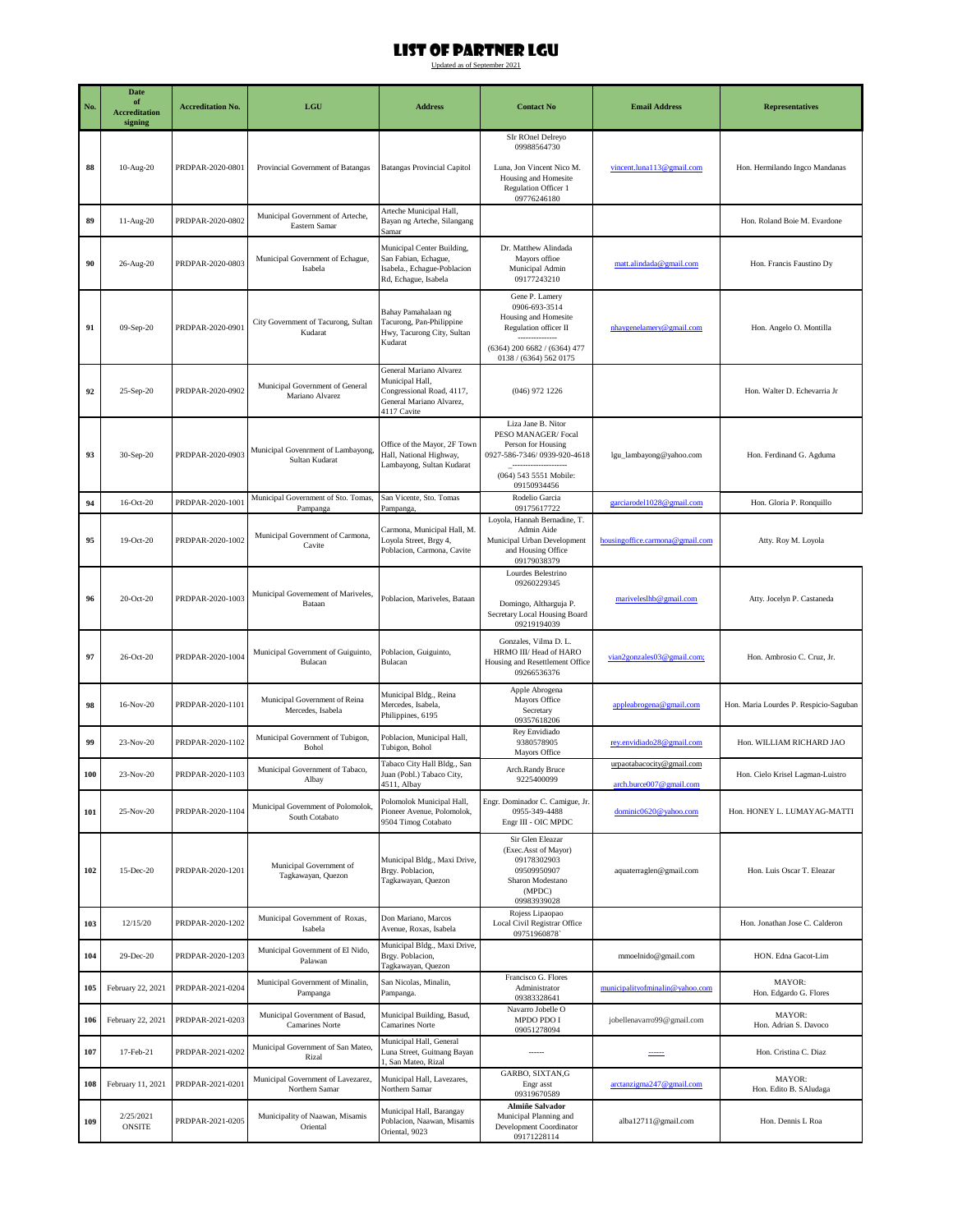| No. | <b>Date</b><br>of<br><b>Accreditation</b><br>signing | <b>Accreditation No.</b> | LGU                                                                               | <b>Address</b>                                                                                      | <b>Contact No</b>                                                                                                                                                                     | <b>Email Address</b>                                                                          | <b>Representatives</b>                       |
|-----|------------------------------------------------------|--------------------------|-----------------------------------------------------------------------------------|-----------------------------------------------------------------------------------------------------|---------------------------------------------------------------------------------------------------------------------------------------------------------------------------------------|-----------------------------------------------------------------------------------------------|----------------------------------------------|
| 110 | March 19, 2021                                       | PRDPAR-2021-0301         | Municipal Government of Calamba,<br>Laguna                                        | Municipal Hall, Calamba<br>Laguna                                                                   | Ronaldo M Dela Cruz<br>09173115819<br>Bongais Efren A.<br>Housing and Homesite<br><b>Regulations Officer IV</b><br>09153169977                                                        | housing@calambacity.gov.ph                                                                    | Hon. Justin Marc San Buenaventura<br>Chipeco |
| 111 | April 14, 2021                                       | PRDPAR-2021-0401         | Provincial Government of Bataan                                                   | Capitol Compound, Balanga<br>City, Bataan                                                           | Sir Cris<br>Housing HEad<br>09062568885<br>CRISOSTOMO, MICHELLE P.<br>PROJECT DEVELOPER<br>OFFICER II<br>Bataan Human Settlement Office<br>639307880895                               | bhso.pgo@gmail.com                                                                            | <b>GOVERNOR:</b><br>Hon. Albert S. Garcia    |
| 112 | April 28, 2021                                       | PRDPAR-2021-0403         | Municipal Government of Limay,<br>Bataan                                          | National Road, Barangay<br>Townsite, Limay, Bataan,<br>2103                                         | "Froilan Francisco Jr.<br>PDO-II, Mayor's Office<br>09610473788"                                                                                                                      | limaybataanfcf@gmail.com                                                                      | MAYOR:<br>Hon. Nelson C. David               |
| 113 | April 18, 2021                                       | PRDPAR-2021-0402         | Municipality of Oton, Iloilo                                                      | Oton Municipal Building,<br>Oton, Iloilo                                                            | Gerry Basco<br>Municipal Housing Coordinator<br>09485544123                                                                                                                           | lguoton@yahoo.com.ph                                                                          | MAYOR:<br>Hon. Carina V. Flores              |
| 114 | May 5, 2021                                          | PRDPAR-2021-0502         | City Government of Talisay, Cebu                                                  | Talisay City, Cebu<br>Philippines                                                                   | Marissa M. Bering<br>Local Housing Officer<br>09166275889                                                                                                                             | marissa_bering@yahoo.com                                                                      | MAYOR:<br>Hon. Anthony Gerald Gullas, Jr.    |
| 115 | May 4, 2021                                          | PRDPAR-2021-0501         | Municipal Government of Alfonso,<br>Cavite                                        | Alfonso Municipal Hall,<br>Mojica, Alfonso, Cavite                                                  | Advincula, Jerome Martin R.<br>Mun. Administrator<br>09176780313<br>Tibayan, Marilou A. Municipal<br>Engr.<br>09173286678<br>Jia Erica Rivera<br>Municipal Secretary<br>0917-329-3256 | jeromemartinadvincula@gmail.com<br>lolitamsantiago@yahoo.com<br>cavite.alfonsoadmln@gmail.com | MAYOR:<br>HON. RANDY A. SALAMAT              |
| 116 | May 5, 2021                                          | PRDPAR-2021-0503         | Municipal Government of Iba,<br>Zambales                                          | Municipal hall, Magsaysay<br>Avenue, Zone 1, Iba,<br>Zambales                                       | Sec. Noli<br>Sanggunian Secretary<br>09198750770<br>Binan, Irenea Maniquiz<br>Vice Mayor<br>09497823056<br>Leslie Ann Espinosa<br>Local Legislative Staff Officer I<br>09151395164    | lguibasb2017@gmail.com<br>lguibasb2017@gmail.com                                              | MAYOR:<br>HON. JUN RUNSTEDT C. EBDANE        |
| 117 | May 10, 2021                                         | PRDPAR-2021-0504         | Municipal Government of Capalonga,<br>Camarines Norte                             | Municipal Building,<br>Capalonga, Camarines Norte.                                                  | Indias, Chinglou, Q.<br>OIC-MPDC<br>09190944271                                                                                                                                       | chinglouindias01@gmail.com                                                                    | MAYOR:<br>HON. LUZ E. RICASIO                |
| 118 | May 25th 2021                                        | PRDPAR-2021-0506         | City of Catbalogan, Western Samar                                                 | Catbalogan CIty Hall, San<br>Roque St., Catbalogan City<br>proper, CAtbalogan CIty,<br>6700, Samar. | Sandy Palomas<br><b>Technical Staff</b><br>09054635568<br>09319694931<br>omarherrera.lgu@gmail.com<br>keanpalomas@yahoo.com                                                           | keanpalomas@yahoo.com<br>omarherrera.lgu@gmail.com                                            | MAYOR:<br>Hon. Dexter M. Uy                  |
| 119 | May 18th 2021                                        | PRDPAR-2021-0505         | City Government of Bislig, Surigao<br>Del Sur                                     | Poblacion, Surigao del Sur,                                                                         | Mr. Genes Fazon 09456876855                                                                                                                                                           | cpdobislig@gmail.com<br>fazongenes@gmail.com                                                  | MAYOR:<br>HON. FLORENCIO C. GARAY            |
| 120 | May 26th 2021                                        | PRDPAR-2021-0507         | Municipality of Loreto, Agusan Del Sur                                            | Purok 8, Poblacion, Agusan<br>del Sur,                                                              | Ms. Allinah C. Abbas<br><b>Executive Secretary</b><br>Mayors Office<br>09093864408                                                                                                    | lguloretoagusandelsur@gmail.com                                                               | MAYOR:<br>HON. LORIFE M. OTAZA               |
| 121 | June 2, 2021                                         | PRDPAR-2021-0601         | Provincial Government of Zambales<br><b>MOA</b><br><b>Memorandum of Agreement</b> | Provincial Capitol Building,<br>Iba, Zambales                                                       | Engr. Reglos<br>09203219303<br>Engr. Domingo L. Mariano<br>Head MPDO<br>09175621345<br>Atty. Ellaine Collado<br>09178878108                                                           | peozambales 123@gmail.com                                                                     | <b>GOVERNOR:</b><br>HON HERMOGENES E. EBDANE |
| 122 | June 7, 2021                                         | PRDPAR-2021-0602         | Municipality of Sta. Ana, Pampanga                                                | New Municipal Building, San<br>Juan, Sta. Ana, Pampanga                                             | Glenndell Lapuz<br>SB Secretary<br>09178121749<br>Angela LApuz<br><b>MPDO</b><br>09178128165                                                                                          | glentutu@gmail.com<br>mpdo.lgustaana@gmail.com                                                | MAYOR:<br>HON. NORBERTO G. GAMBOA            |
| 123 | June 22, 2021                                        | PRDPAR-2021-0603         | Municipality of Montalban, Rizal                                                  | J.P Rizal Avenue, Barangay<br>Balite, Rodriguez Rizal, 1860                                         | HPDO COORDINATOR:<br>DOMINIC R. REAMBILLO<br>09186168575<br>STAFF:<br>ADRIAN VILLANUEVA<br>09760213333                                                                                | rrrj.villanueva@gmail.com                                                                     | MAYOR:<br>HON. DENNIS L. HERNANDEZ           |
| 124 | June 24, 2021                                        | PRDPAR-2021-0604         | Municipal Government of Minalabac,<br>Camarines Sur                               | San Juan San Lorenzo,<br>Minalabac, Camarines Sur                                                   | Housing Org.<br>Usec. Buan<br>Apolinario Aja.                                                                                                                                         |                                                                                               | MAYOR:<br>Hon. Christopher R. Lizardo        |